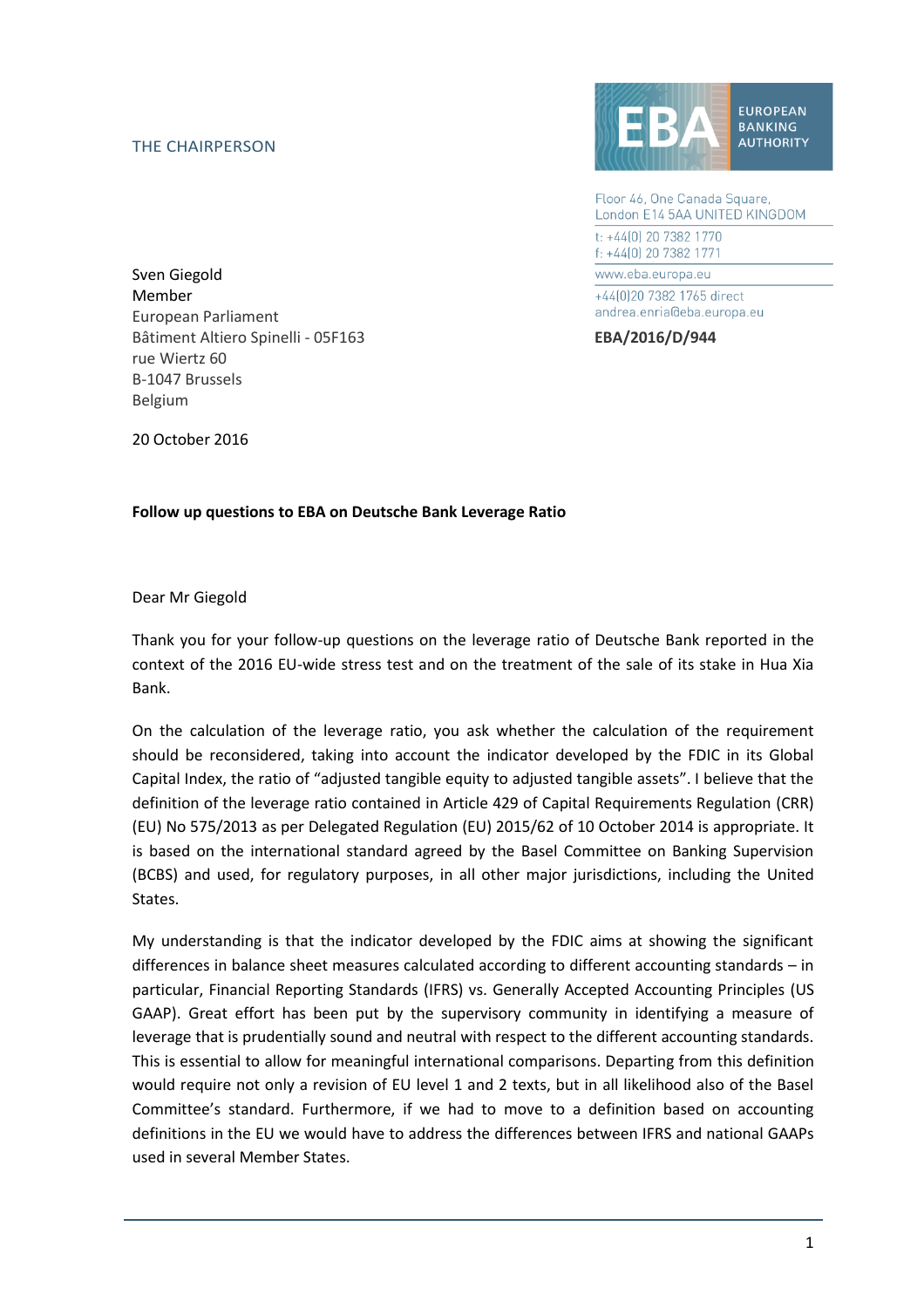

As mentioned in my previous letter, the main differences between the two definitions of the leverage ratio are that the accounting indicator published by the FDIC does not include in the numerator Additional Tier 1 capital instruments and adopts a different concept of netting for derivatives instruments and off-balance sheet exposures. The EBA has recently published a Report on the leverage ratio requirements under Article 511 of the CRR<sup>1</sup>. As part of the recommendations given in this extensive report the EBA confirms that the numerator should consist of Tier 1 capital and suggests no immediate changes to the calculation rules of the denominator.

The use of Tier 1 as the relevant yardstick is justified as it includes all "going concern" capital instruments, i.e. those that are able to absorb losses and constrain payments before the bank reaches the point of non-viability. This is consistent with the concept of the leverage ratio as a backstop to risk-based requirements and as a structural balance-sheet measure.

Regarding the denominator, possible changes to the treatment of derivatives and off-balance sheet items have been assessed and our analysis has not indicated a need to revise the current rules. In addition, an EBA report published in March 2014 included an analysis of alternative treatments on netting of security financing transactions and recognition of cash variation margin for derivatives and recommended to implement the leverage ratio as is currently specified. The prudential criteria developed by the BCBS effectively neutralise differences in the accounting treatment for the netting of items such as derivatives and securities financing transactions and develop a sound, common framework applicable in different jurisdictions.

As to your second question regarding the treatment of Deutsche Bank in the stress test please consider the following observations.

The decision to allow for "one-off" adjustments was discussed at length in our Board of supervisors and eventually included in the stress test methodology for the 2016 exercise. One-offs are only permitted for a narrow set of events and are designed to avoid anomalies in the forward looking stress test in cases in which relevant events had already taken place in 2015, before the starting point for the exercise. For instance, this possibility is used when a bank has sold a subsidiary or a relevant line of business but would be constrained to project forward the administrative and operational costs for that entity for the full three year period covered by the stress test. The decision for each one-off is the responsibility of the relevant competent authority and is reviewed at the EBA's Board of Supervisors. Competent authorities approved one-offs for 21 banks. All one-offs are reported in our publication of the stress test results. We are not aware whether other banks requested one-off adjustments, which have not been granted by competent authorities.

1

<sup>1</sup> [http://www.eba.europa.eu/documents/10180/1360107/EBA-Op-2016-13+\(Leverage+ratio+report\).pdf](http://www.eba.europa.eu/documents/10180/1360107/EBA-Op-2016-13+(Leverage+ratio+report).pdf)